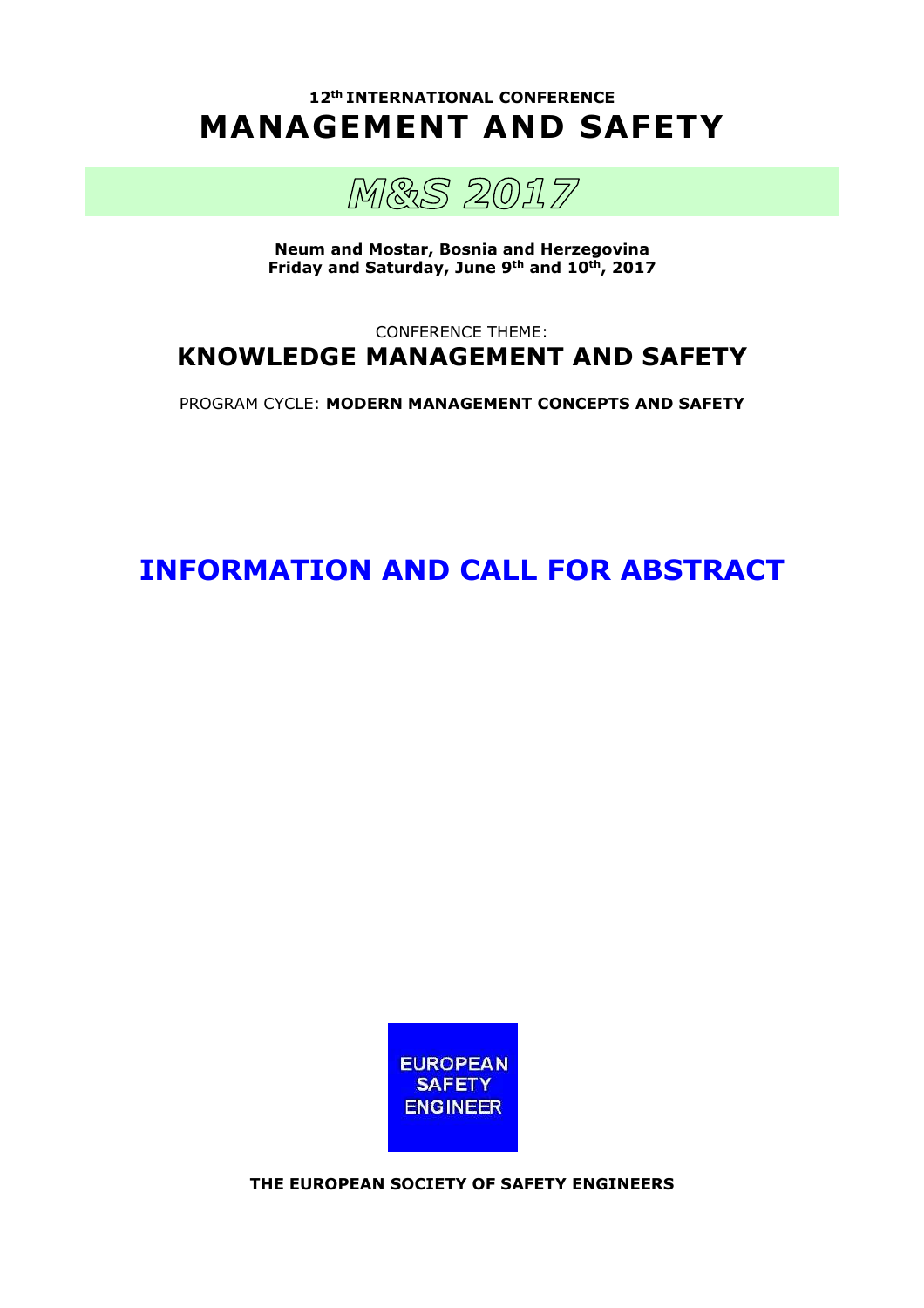- INTRODUCTION
- TOPICS
- ORGANIZERS
- OFFICIAL CAMPAIGN PARTNER
- CONTACT
- INTERNATIONAL CONFERENCE MANAGEMENT
- INTERNATIONAL PROGRAM COMMITTEE
- INTERNATIONAL ORGANIZING COMMITTEE
- HOST ORGANIZING COMMITTEE
- MEDIA PARTNERS
- DATE AND PLACE
- ORGANIZED TRAVEL
- CONFERENCE LANGUAGES
- ABSTRACT SUBMISSION
- AUTHORS AND PAPERS
- REGISTRATION FEE
- **DEADLINES**
- CONFERENCE PLAN
- SPONSORS
- 

## **INTRODUCTION**

Conference "Management and Safety - M&S" reached 12th edition due to loyal authors and participants and hereby joined the rank of successful traditional and international scientific and professional conferences.

The conference has a successful history, and a promising future: human, social and economic aspects of safety, the constant emergence of new risks, and thus the need for effective and preventive measures and forms of protection, and, above all, the need for international cooperation in research and development of safety management.

Since the first conference held 2006<sup>th</sup> year (M&S 2006) to the  $11<sup>th</sup>$  Conference (M&S 2016) gathered a total of 1,765 authors and participants: presented a total of 527 papers, which were reviewed and categorized as scientific and professional papers published in full in the printed proceedings of a total of 5,440 pages.

In the last years by the program cycle: "Basic functions of management and safety" (M&S 2010 - M&S 2014) conferences topics were: "Planning and safety", "Organization and safety", "Human resources management and safety", "Leading and safety" and "Controlling and safety". That program cycle presented relationship between safety and basic functions of management, thoroughly and in a unique way in global terms of the profession and science of management and safety. Previously, conferences topics were "Integrated management system and safety" (M&S 2008), "Crisis management and safety" (M&S 2009).

A new five-year program cycle of conference titled "Modern concepts of management and safety" determined with the annual topics: "Stress management and safety" (M&S 2015), "Sustainable development and safety" (M&S 2016), "Knowledge management and safety" (M&S 2017), "Project and processes management and safety" (M&S 2018) and "Safety information systems management" (M&S 2019). Those themes are a challenge for an international cooperation on scientific research and development projects, solving problems and providing models of synergy of modern concepts of management and safety of people, property and environment.

12th International Conference "Management and Safety - M&S 2017" has the current topic "Knowledge management and safety".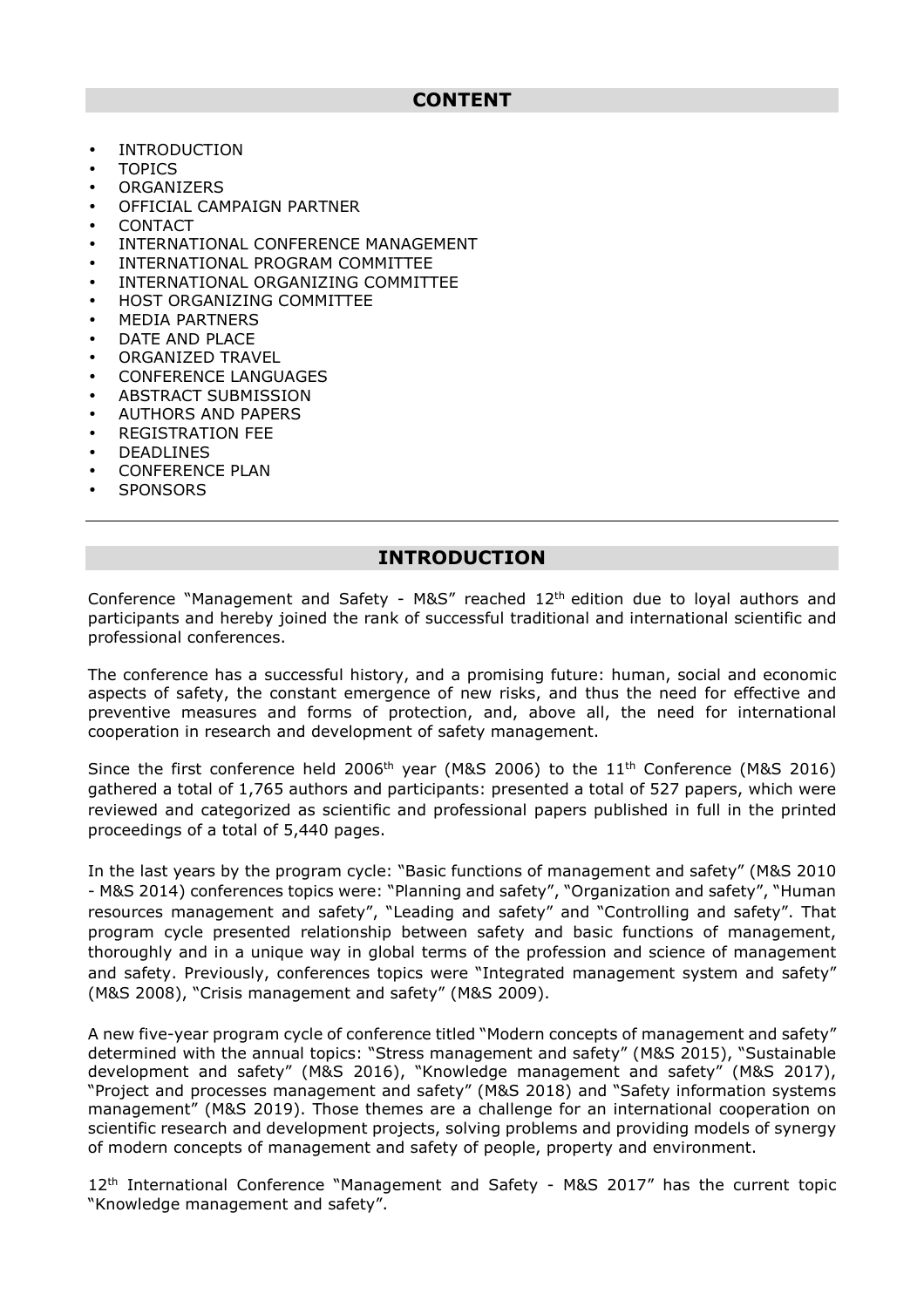# **TOPICS**

#### **Knowledge management and safety**

International and national documents of knowledge management.

Regional and local aspects of knowledge management.

Standards of knowledge management.

Principles and concepts of knowledge management.

Policies and strategies of knowledge management.

Methodology and techniques of knowledge management.

Functions and processes of knowledge management: acquisition and creation of knowledge, warehousing and storage of knowledge, transfer and sharing of knowledge, using and application of knowledge.

Human resources management and knowledge management.

Data - Information - Knowledge - Wisdom

Explicit knowledge, implicit knowledge, tacit knowledge.

Knowledge as a business resource. Intellectual capital. Knowledge as a competitive advantage.

Philosophical aspects of knowledge and knowledge management.

Pedagogy, adult education, working pedagogy and knowledge management.

Psychological aspects of knowledge and knowledge management.

Economic aspects of knowledge management. Knowledge-based economy.

Social and humanistic aspects of knowledge management.

Information technology and knowledge management.

The Knowledge Era. The Knowledge Society.

Safety and knowledge. Knowledge and safety. Safety knowledge management.

Security knowledge management.

Fire protection knowledge management.

Environmental protection knowledge management.

Sustainable development knowledge management.

Information security knowledge management.

Risk knowledge management.

Crises knowledge management.

Knowledge management in the police, military and civil defense.

Industrial knowledge management.

Entrepreneurship knowledge management.

Knowledge management in public and state organizations.

Knowledge management education. Education for safety knowledge management.

Role of managers to knowledge management. Learning organizations. Knowledge organizations.

Role of workers to knowledge management. Knowledge workers.

Role of safety experts to knowledge management. Safety knowledge management experts.

Scientific and professional research of knowledge management.

Case studies of knowledge management.

Knowledge management projects.

Development of models, processes and systems of knowledge management.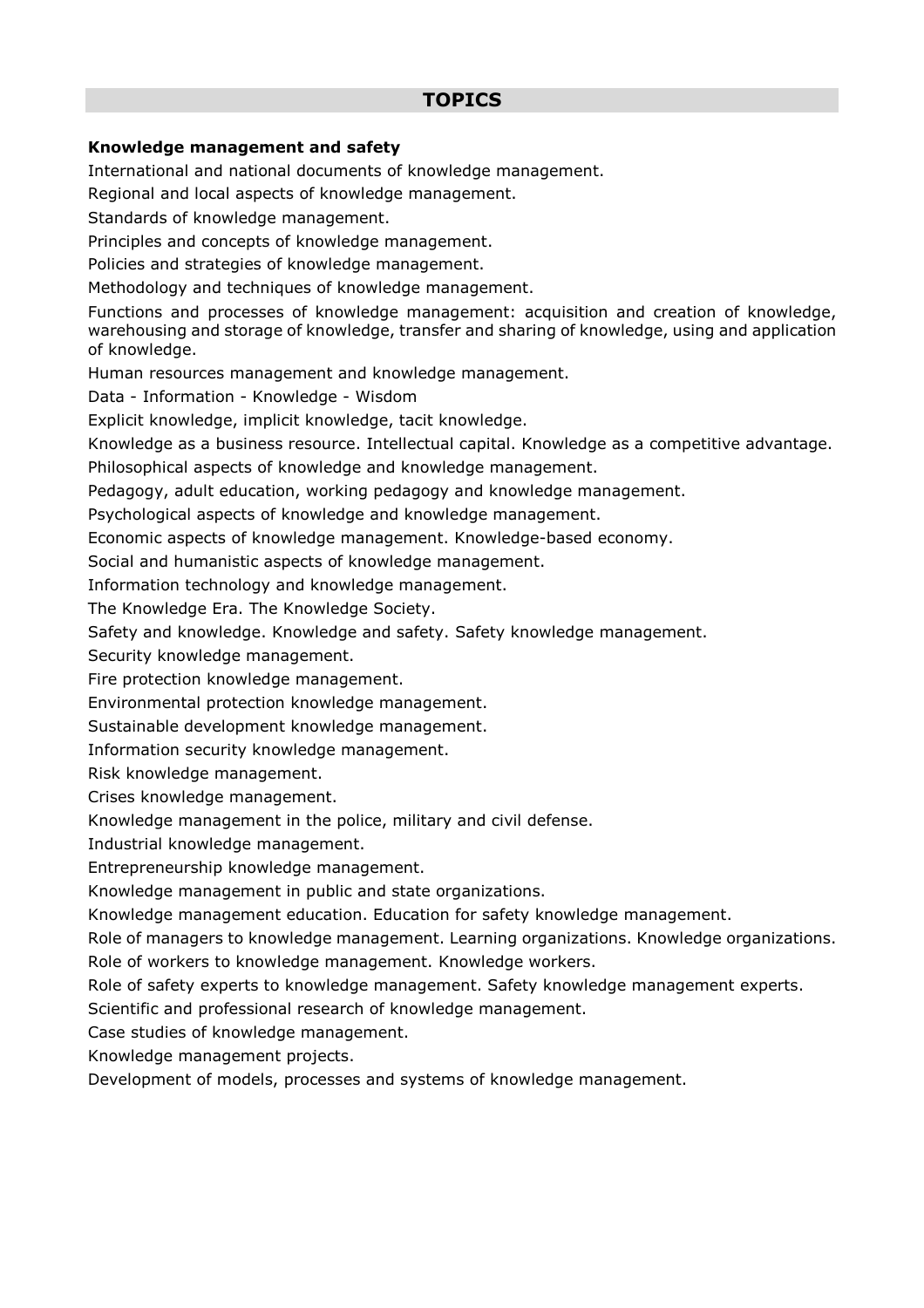# **ORGANIZERS**

#### **ORGANIZER**

**THE EUROPEAN SOCIETY OF SAFETY ENGINEERS** 

http://www.european-safety-engineer.org

**EUROPEAN SAFETY ENGINEER** 

#### **HOST ORGANIZER**

**"LOGOS CENTAR" COLLEGE MOSTAR**

http://www.logos-centar.com



#### **CO-ORGANIZERS**

The Co-organizers of the M&S 2017 Conference will be determined after the Statement of the Co-organizers of accession to project and accepting obligations and rights of the Co-organizers in accordance with the Agreement of M&S 2017 Conference.

#### **Contact for Co-organizers**

E-mail: ms2017@european-safety-engineer.org

## **OFFICIAL CAMPAIGN PARTNER**





https://www.healthy-workplaces.eu

### **CONTACT**

**Website**  http://www.european-safety-engineer.org

**E-mail**  ms2017@european-safety-engineer.org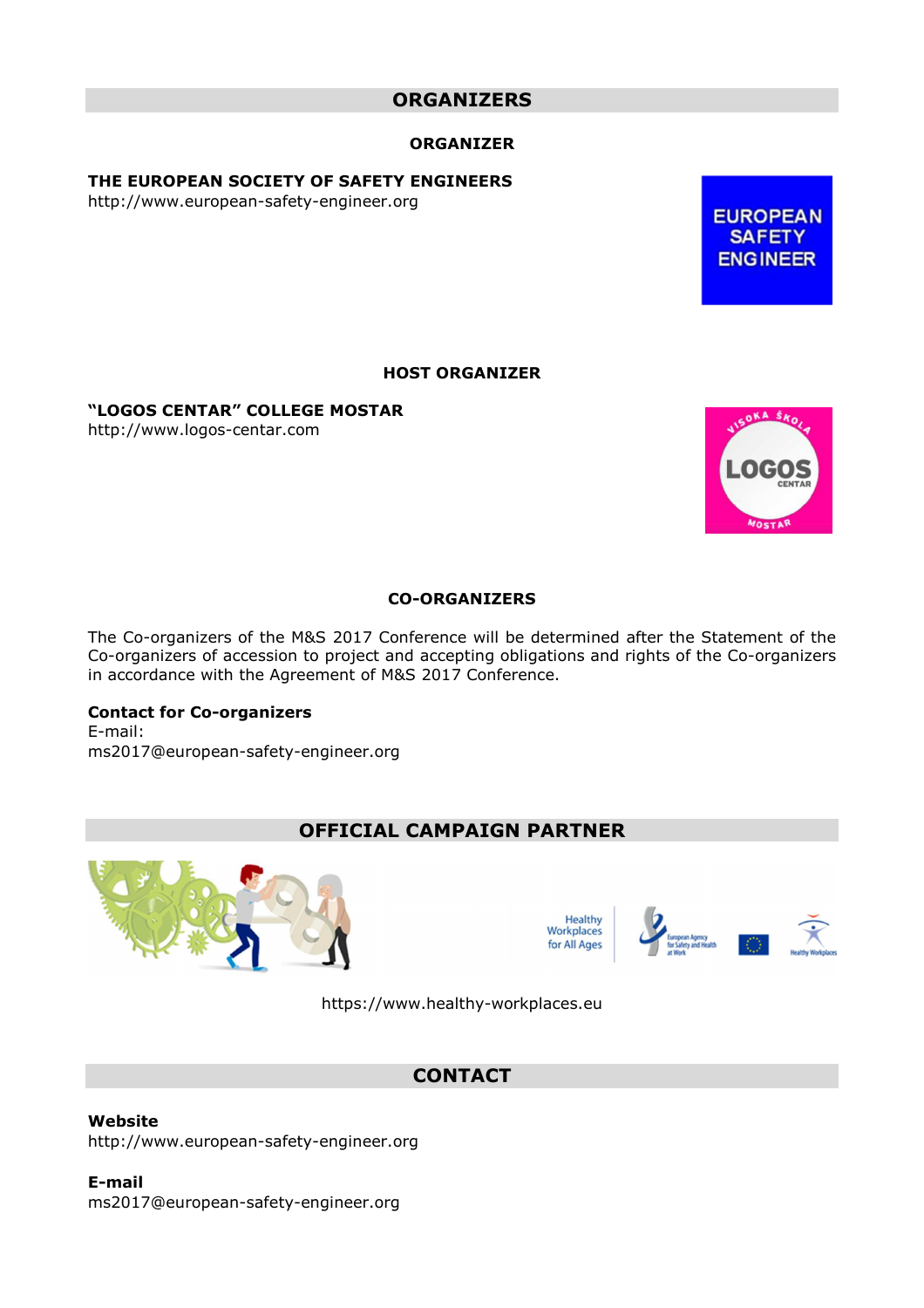## **INTERNATIONAL CONFERENCE MANAGEMENT**

**Vesna Nikolić, Ph.D., Serbia**, **President of the International Program Committee**  vesna.nikolic@european-safety-engineer.org

**Miran Pavlič, Ph.D., Slovenia**, **President of the International Organizing Committee** miran.pavlic@european-safety-engineer.org

#### **Josip Taradi, Ph.D., Croatia**, **Secretary of the Conference**

ms2017@european-safety-engineer.org

## **INTERNATIONAL PROGRAM COMMITTEE**

#### **Vesna Nikolić, Ph.D., Serbia, President of the International Program Committee Members of the International Program Committee:**

Branislav Anđelković, Ph.D., Serbia Edin Čolaković, Ph.D., Bosnia and Herzegovina Lutvo Haznadarević, Ph.D., Bosnia and Herzegovina Žarko Janković, Ph.D., Serbia Zdravko Krakar, Ph.D., Croatia Ivana Krišto, Croatia Dragan Knežević, Bosnia and Herzegovina Mirko Markič, Ph.D., Slovenia Maja Meško, Ph.D., Slovenia Darko Palačić, Ph.D., Croatia Miran Pavlič, Ph.D., Slovenia Jiří Pokorný, Ph.D., Czech Republic Momir Praščević, Ph.D., Serbia

Vesela Radović, Ph.D., Serbia Suzana Savić, Ph.D., Serbia Nikolina Smajla, Croatia Miomir Stanković, Ph.D., Serbia Evica Stojiljkovic, Ph.D., Serbia Jože Šrekl, Ph.D., Slovenia Josip Taradi, Ph.D., Croatia Radoslav Tomović, Ph.D. Bosnia and Herzegovina Marinko Đ. Učur, Ph.D., Croatia Ivana Varičak, Croatia Leon Vedenik, Slovenia Branko Wasserbauer, Ph.D., Croatia Snežana Živković, Ph.D., Serbia

### **INTERNATIONAL ORGANIZING COMMITTEE**

#### **Miran Pavlič, Ph.D., Slovenia**, **President of the International Organizing Committee Members of the International Organizing Committee:**

Jernej Jenko, Slovenia Danuše Kratochvílová, Czech Republic Ivan Mance, Croatia Slobodan Marendić, Croatia Borče Stojčevski, Macedonia

Ana Šijaković, Croatia Neven Taradi, Croatia David Tomović, Serbia Radoslav Tomović, Ph.D. Bosnia and Herzegovina

### **HOST ORGANIZING COMMITTEE**

**Bosnia and Herzegovina: Lutvo Haznadarević, Ph.D., President of the Host Organizing Committee Members of the Host Organizing Committee:** Mia Glamuzina, Ph.D. Miliša Todorović, Ph.D.

Đenita Kuštrić

Radoslav Tomović, Ph.D.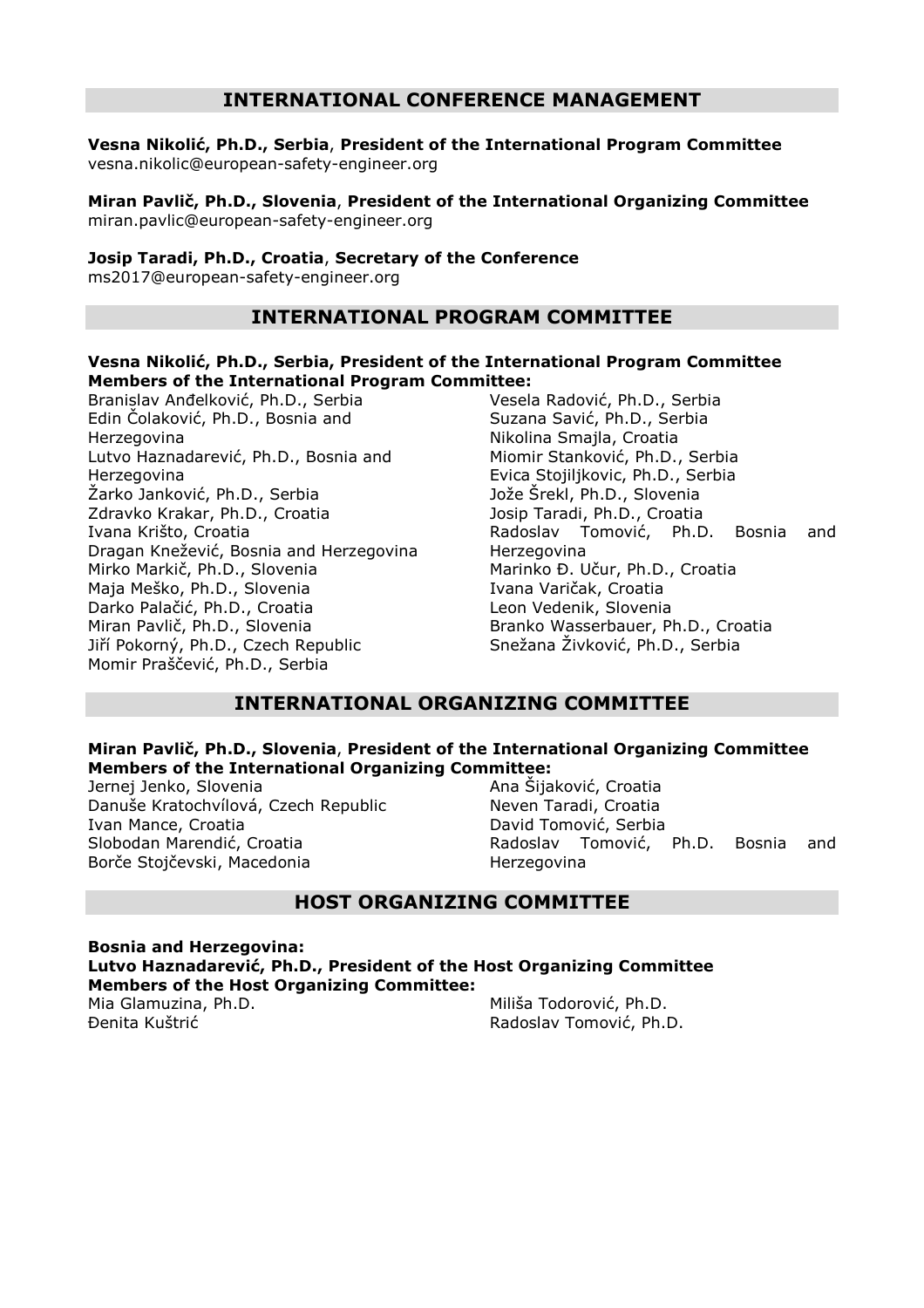# **MEDIA PARTNERS**

**A&S ADRIA**  http://asadria.com

**DELO & VARNOST**  http://www.zvd.si/zvd/narocila-prijave/drugo

**Journal for Scientists and Engineers SAFETY ENGINEERING**  http://www.safety.ni.ac.rs

**SVET RADA**  http://www.ekocentar.rs/svet\_rada.php

**ZAŠTITA**  http://www.zastita.info

**ZAŠTITA PLUS**  http://www.zastitapluscasopis.blogspot.rs





Revija Delo in varnost











**ZAŠTITA U PRAKSI**  https://jugozastita.ls.rs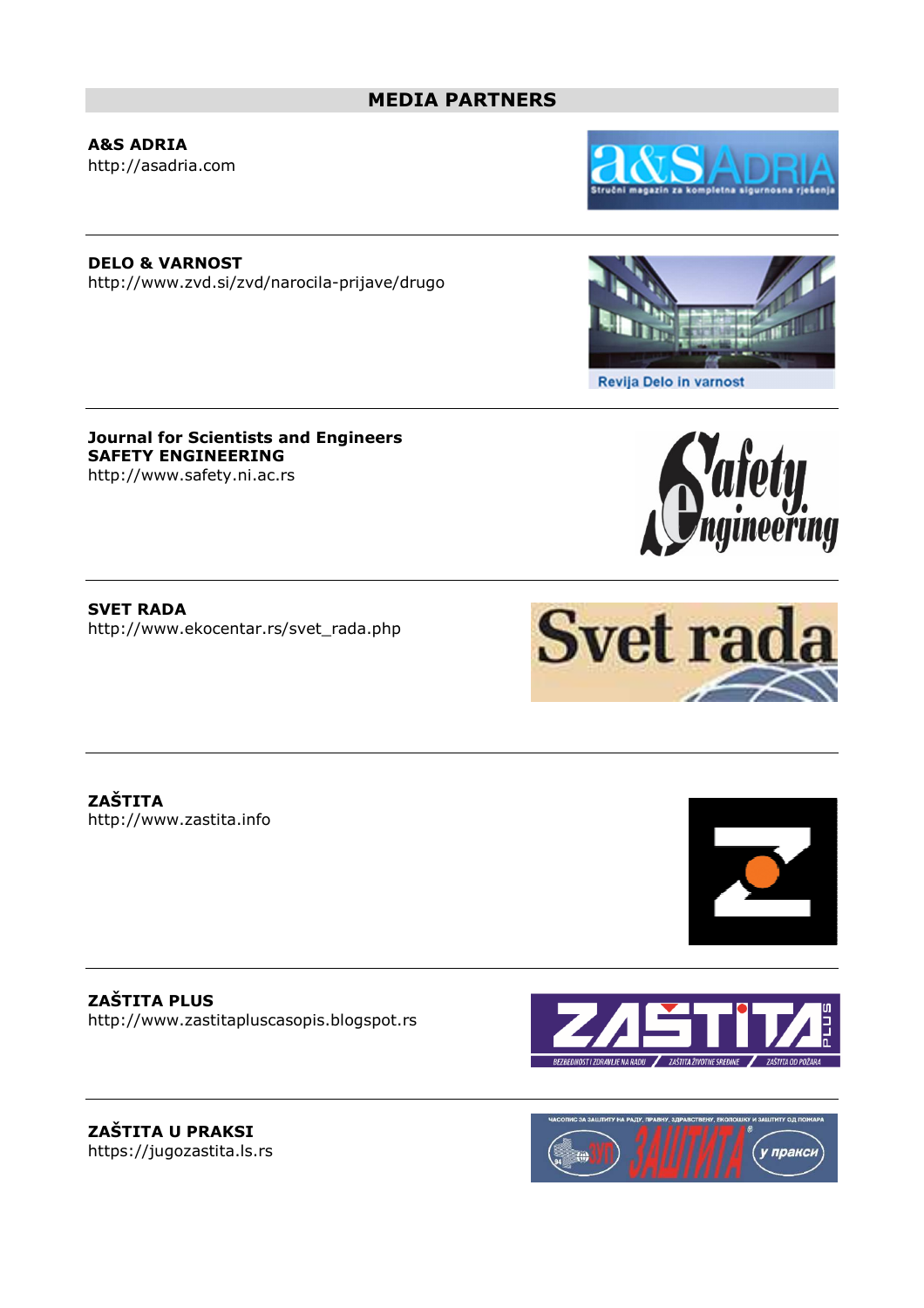Friday and Saturday, June 9<sup>th</sup> and 10<sup>th</sup>, 2017. Neum and Mostar, Bosnia and Herzegovina

**Friday**, **June 9th, 2017 Neum Hotel Sunce**  http://hotel-sunce.com

**Neum** is located in the tourist region of south Adriatic Sea and it is the only exit of Bosnia and Herzegovina onto the Adriatic Sea. Its climate is characterized by long and warm summers and short and mild winters and it is considered one of the top places having the most amount of sunny days on the coastline.



**Hotel Sunce** is one of the most modern hotels in Bosnia and Herzegovina. It is located on the coastline, in the city centre. The hotel has 400 beds in single or double rooms or apartments, and the latest hospitality facilities.

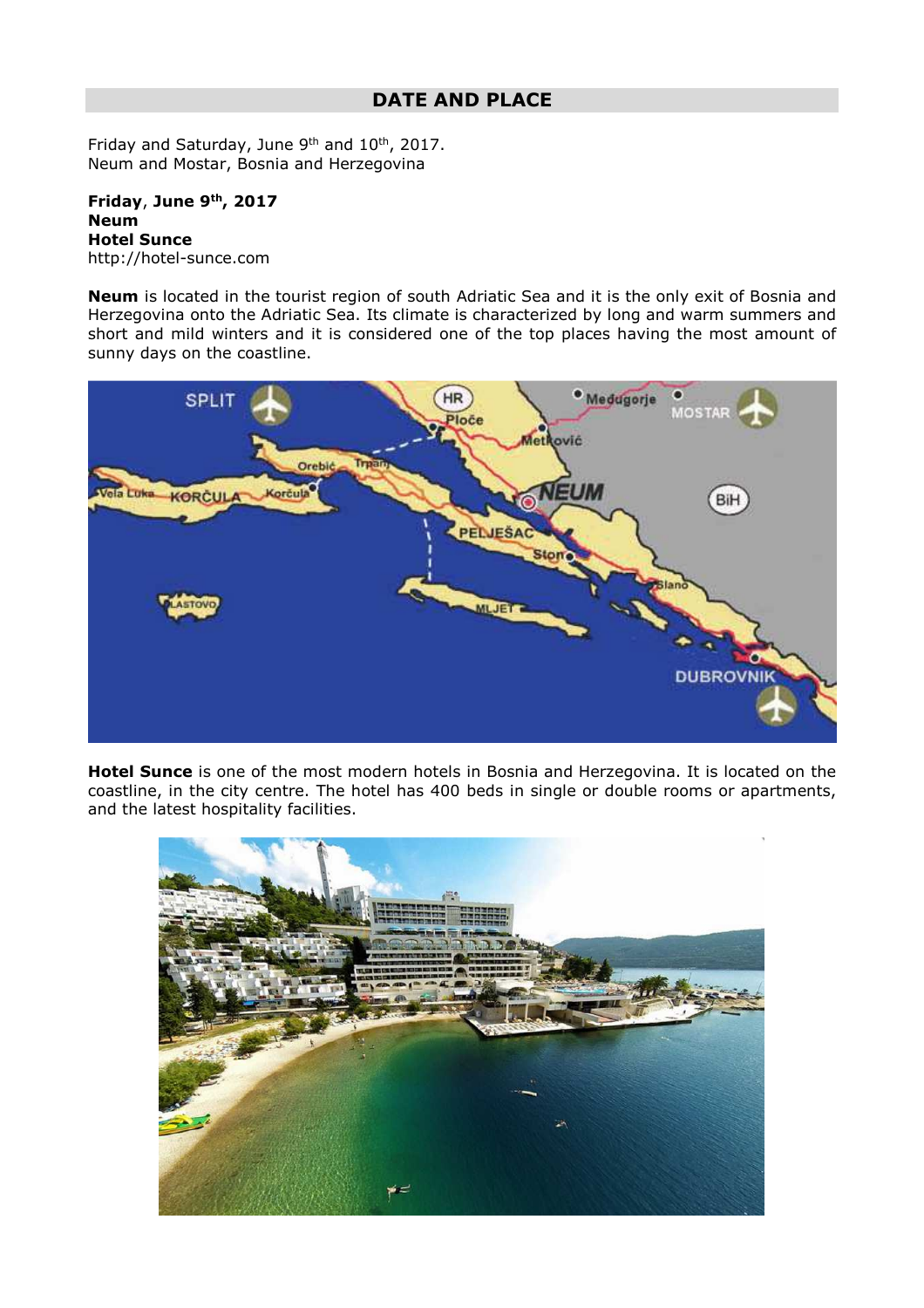# **Saturday**, **June 10th, 2017 Mostar "Logos Centar" Colege Mostar**

http://www.logos-centar.com

**Mostar** is a city and municipality in southern Bosnia and Herzegovina. Inhabited by 113,169 people,it is the most important city in the Herzegovina region, its cultural capital, and the center of the Herzegovina-Neretva Canton of the Federation. Mostar is situated on the Neretva River and is the fifth-largest city in the country. Mostar was named after the bridge keepers (mostari) who in the medieval times guarded the Stari Most (Old Bridge) over the Neretva. The Old Bridge, built by the Ottomans in the 16th century, is one of Bosnia and Herzegovina's most recognizable landmarks, and is considered one of the most exemplary pieces of Islamic architecture in the Balkans.



**"Logos centar" College Mostar** is an innovative, entrepreneurial and dynamic higher education institution, which establishes new rules, a new paradigm, and a new concept of modern higher education in BiH for generations, to reflect on their entrepreneurial life and business career. Thus organized a modern and flexible study with teaching plans and programs do not suffer classical quality, but provides that every individual has the opportunity to unleash their creative and innovative potential, in a way that they recognize their business opportunity and take advantage of it.

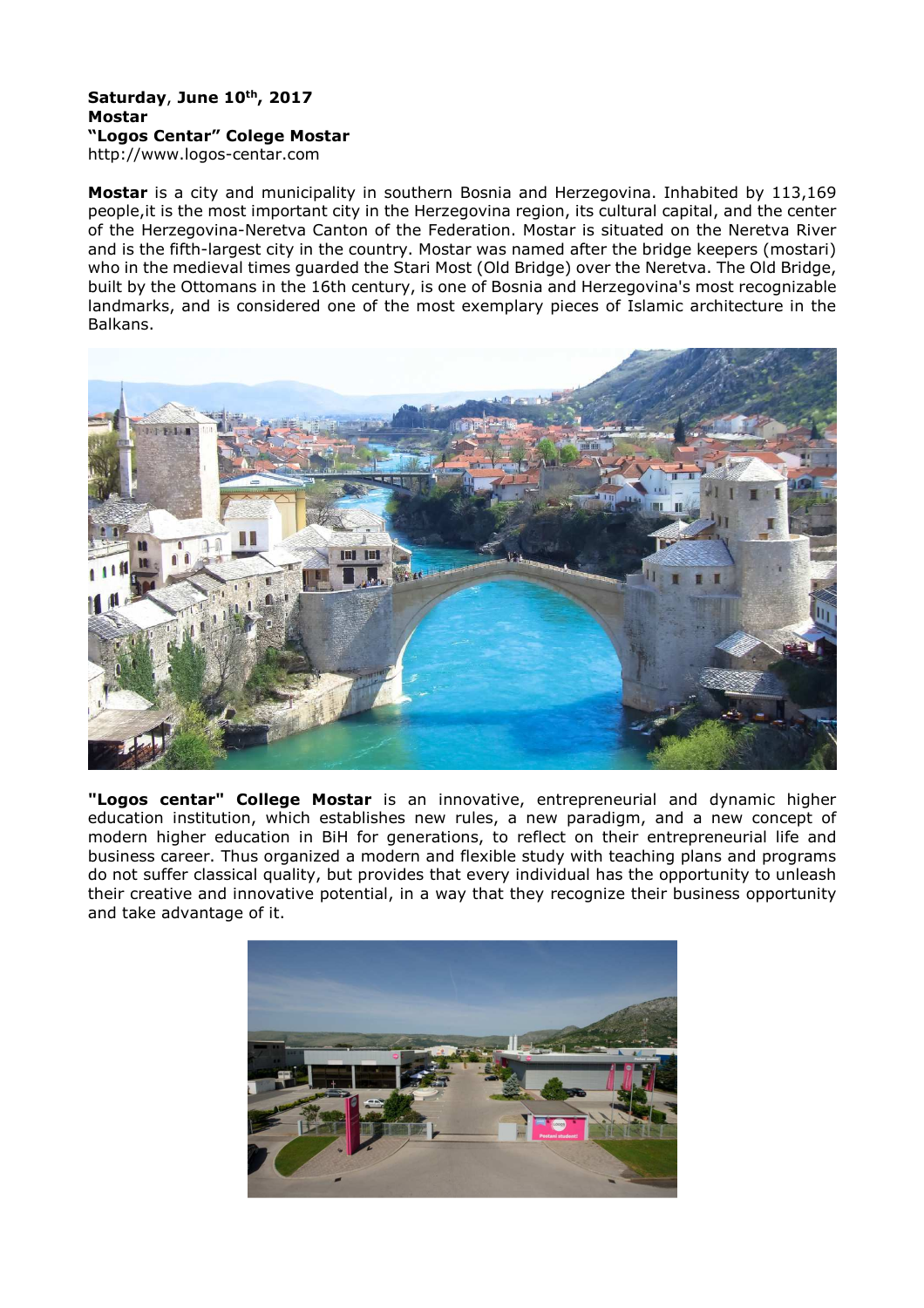ESSE (by the travel agency) going to organize bus on route: ↔ Čakovec-Zagreb-Banja Luka-Neum-Mostar-Banja Luka-Zagreb-Čakovec.  $\leftrightarrow$  Niš-Neum-Mostar-Niš.

# **CONFERENCE LANGUAGES**

- The official languages of the Conference M&S 2017 are official languages in Bosnia and Herzegovina (Bosnian, Serbian and Croatian) and English.
- The papers can written and presented in other languages.

# **ABSTRACT SUBMISSION**

- The abstract submission form should be completed and sent by e-mail to: ms2017@european-safety-engineer.org
- The abstract submission form can be downloaded from: http://www.european-safety-engineer.org
- Abstract must be in accordance with the topic of the Conference: "Knowledge management and safety".

# **AUTHORS AND PAPERS**

- The authors of accepted abstracts write the body of a paper according to the instructions and template (MS Word), up to 12 A4 pages.
- The body of a paper must be submitted exclusively by e-mail to: ms2017@european-safety-engineer.org
- Each author can be the first author of only one paper and co-author of another one paper.
- Each paper is reviewed to anonymous review by two reviewers from different state (international review).
- The reviewed paper is categorized as a scientific paper (with a scientific paper classification) or a professional paper.
- All papers will have an assigned UDC code.
- Hardcopy Book of Conference will be published all papers submission (ISBN print, CIP).
- CD Proceedings of Conference will be published all complete papers (ISBN CD, pdf, CIP).
- Selected papers will be published (English language) in scientific journal.
- At the Conference all papers will be presented electronically (MS Power Point), in accordance with the instructions (no presentations on posters).

# **REGISTRATION FEE**

- Registration fee for the authors: 100  $\epsilon$  for the first author and 100  $\epsilon$  for each co-author of the each paper.
- Registration fee for the participants of the Conference (which are not authors):  $130 \text{ } \epsilon$ .

# **DEADLINES**

- January 31, 2017 Abstracts submission
- February 10, 2017 Abstracts acceptance
- April 15, 2017 Papers submission
- April 30, 2017 Papers reviews
- May 5, 2017 Authors fee
- May 31, 2017 Participants fee